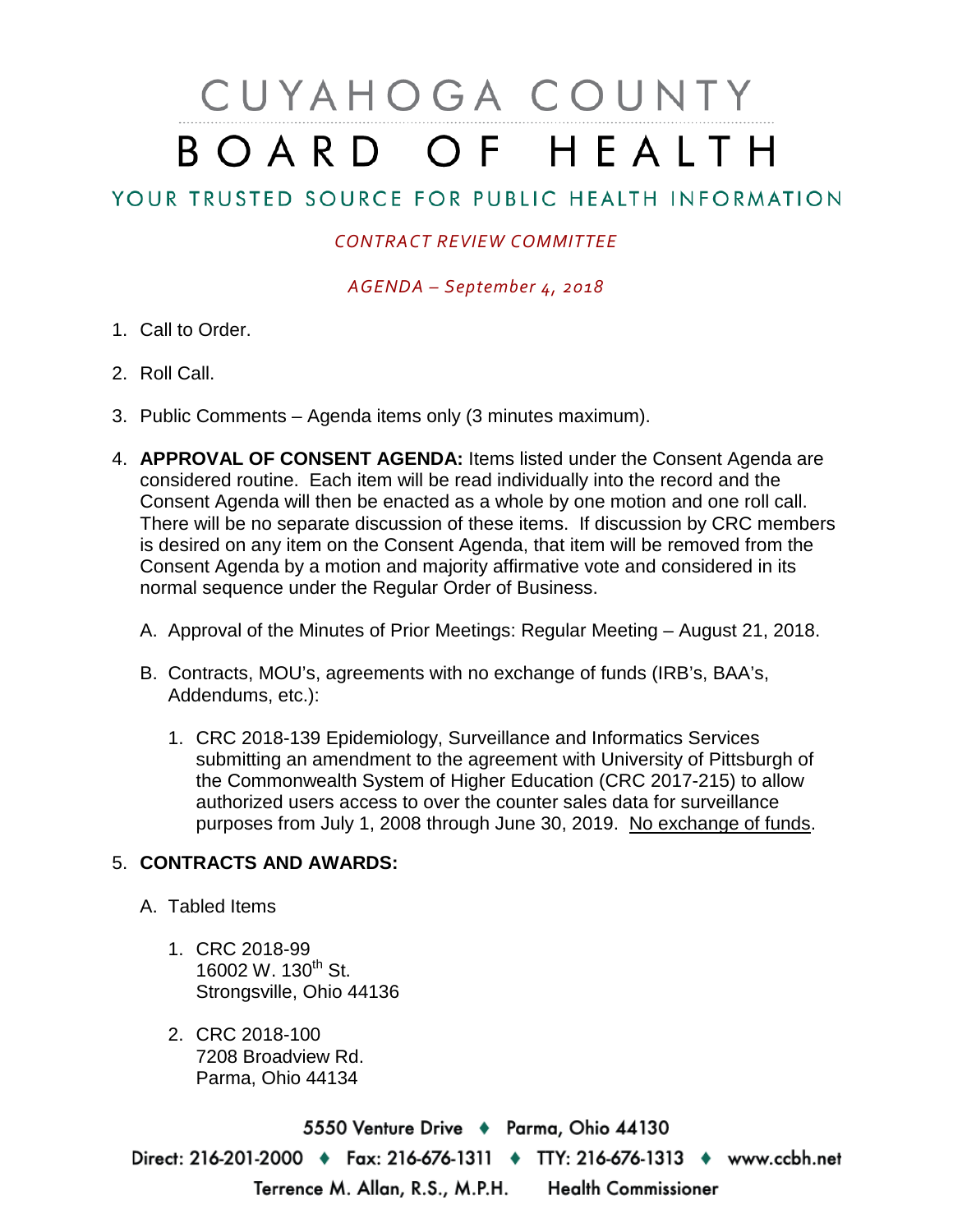- 3. CRC 2018-123 7454 Bronson Rd. Olmsted Township, Ohio 44138
- 4. CRC 2018-137 16006 W. 130<sup>th</sup> St. Strongsville, Ohio 44136
- B. New Items For Review
	- 1. Bid/Quote Openings ≥ \$25,000.00

None

2. Bid/Quote Openings < \$25,000.00

None

- 3. Expenditures: Contracts < \$25,000.00
	- a. CRC 2018-140 Prevention and Wellness Services submitting an addendum to the contract with Children's Hunger Alliance (Resolution 2018-9) under the 2018 Taking Steps to Healthy Success Program to decrease the amount paid to Children's Hunger Alliance from \$50,000.00 to \$36,899.74.

Purpose: To provide training and technical Assistance to thirty home childcare providers throughout the State of Ohio.

Funding Source: 100% funded through the Nemours Foundation grant

b. CRC 2018-141 Prevention and Wellness Services submitting an addendum to the contract with Cuyahoga County Department of Senior and Adult Services (DSAS) (CRC 2018-126) under the Ryan White Part A grant to increase the amount paid to DSAS from \$14,188.00 to \$31,352.00.

Purpose: To provide direct service care to eligible HIV clients.

Funding Source: 100% reimbursable through the FY2019 Ryan White grant

c. CRC 2018-142 Epidemiology, Surveillance and Informatics Services submitting an agreement with the Association of Ohio Health Commissioners (AOHC) to secure an emergency preparedness consultant 5550 Venture Drive + Parma, Ohio 44130

Direct: 216-201-2000 ♦ Fax: 216-676-1311 ♦ TTY: 216-676-1313 ♦ www.ccbh.net

Terrence M. Allan, R.S., M.P.H. **Health Commissioner**